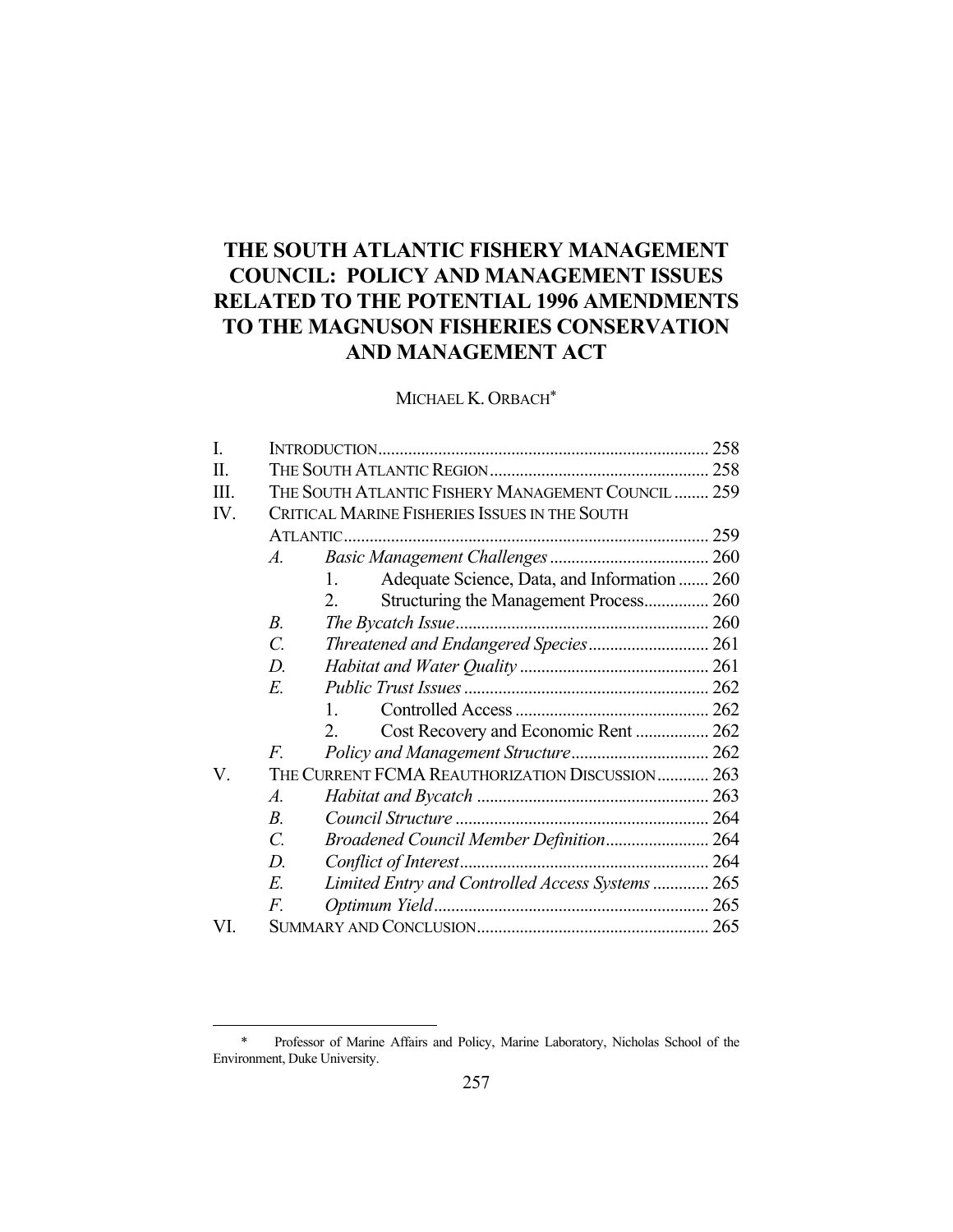## I. INTRODUCTION

 This Article has three objectives: (1) to summarize the characteristics of marine fisheries and their management in the South Atlantic region of the United States; (2) to summarize the critical issues in the fisheries management structure and process in the region; and (3) to discuss the relationship of these issues to the potential 1996 amendments to the Magnuson Fisheries Conservation and Management Act (FCMA). Since the amendments to both the House and Senate versions are currently changing, reference will be made only to general categories of issues in the reauthorization process, rather than to specific sections or wording in current versions of the amendments.

## II. THE SOUTH ATLANTIC REGION

 The South Atlantic region of the U.S. extends from the Virginia-North Carolina border to the tip of South Florida. The landward portion of this region is characterized by extensive low-lying coastal plains and significant riverine and estuarine systems. The region contains many large rural areas of low population density and few urban centers. Fishing, farming and timber have traditionally comprised the economic base of this region, but are increasingly being replaced by leisure, tourism and retirement industries. The seaward portion of the region is characterized by shallow continental shelf areas that vary from a few miles to over one hundred miles in width, and by the presence of the Gulf Stream, a prominent feature, which affects fisheries as well as all marine resources of the region.

 The region has a transitional climate and oceanography in that it is significantly influenced by both the North and South Atlantic environmental systems. The traditionally exploited fisheries in the region include anadramous fisheries such as herring, shad and stripped bass; significantly estuarine-dependent fisheries such as flounder, croaker, spot, spotted and gray trout, red drum, shrimp, blue crab, oysters, clams, and scallops; coastal migratory pelagics such as king and Spanish mackerel, amberjack, and dolphin; reef fish such as snapper and grouper; and large migratory pelagics such as marlin, sailfish, tuna, swordfish and sharks. For many of these species, the recreational catch is equal to or greater than the commercial catch. Many highly migratory fishermen in this area travel from New England to the Gulf of Mexico and further in their annual round of fishing (Johnson and Orbach, 1990). On the other hand,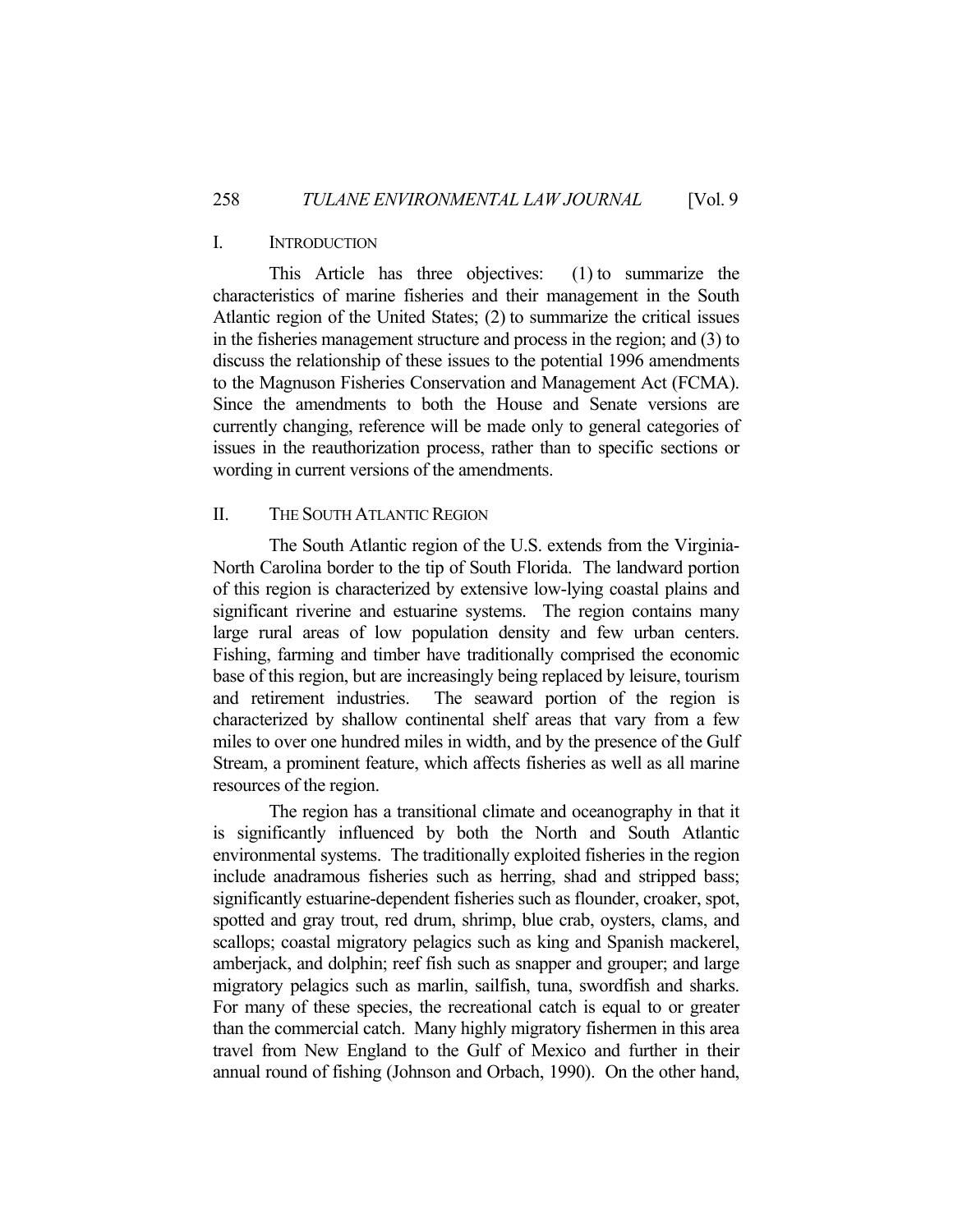there are also large numbers of extremely immobile, small scale fishers such as hand shellfish harvesters who are highly dependent on local resources.

## III. THE SOUTH ATLANTIC FISHERY MANAGEMENT COUNCIL

 The South Atlantic Fishery Management Council (SAFMC) is based in Charleston, South Carolina, and works with the National Marine Fisheries Service (NMFS), the National Oceanic and Atmospheric Administration (NOAA), and the U.S. Department of Commerce through the St. Petersberg, Florida, Regional Office and Southeast Fisheries Science Center in Miami, Florida. The SAFMC has participated as the lead or joint Council in the development of Fishery Management Plans (FMP) for ten fisheries: Coastal Migratory Pelagics (joint with the Gulf of Mexico Council); Corals and Coral Reefs (joint with the Gulf of Mexico Council); Golden Crab; Atlantic Billfishes (joint with the New England, Mid-Atlantic, Gulf of Mexico and Caribbean Councils); Atlantic Coast Red Drum; South Atlantic Shrimp; South Atlantic Snapper-Grouper; Atlantic Swordfish (joint with the New England, Mid-Atlantic, Gulf of Mexico and Caribbean Councils); Spiny Lobster (joint with the Gulf of Mexico Council); and Wreckfish (NOAA, 1993; Mahood, 1996). The SAFMC has been one of the most progressive Councils in that it was one of the first to recognize habitat as a critical issue in marine fisheries and one of the first to incorporate new management approaches into its FMPs (total single user group allocations (Billfish); individual transferable quotas (ITQs) based directly on landings (Wreckfish); required dealer registration (Wreckfish); percentage income dependence for the acquisition of commercial licenses (Coastal Migratory Pelagics)). The SAFMC was also one of the first Councils to become broadly interdisciplinary, incorporating both the natural and social sciences in their Scientific and Statistical Committee, advisory groups, and Council staff.

## IV. CRITICAL MARINE FISHERIES ISSUES IN THE SOUTH ATLANTIC

 In identifying the critical marine fishery issues for the South Atlantic, we will focus on those which relate to the current discussion of potential FCMA amendments during 1996 in both the House and Senate.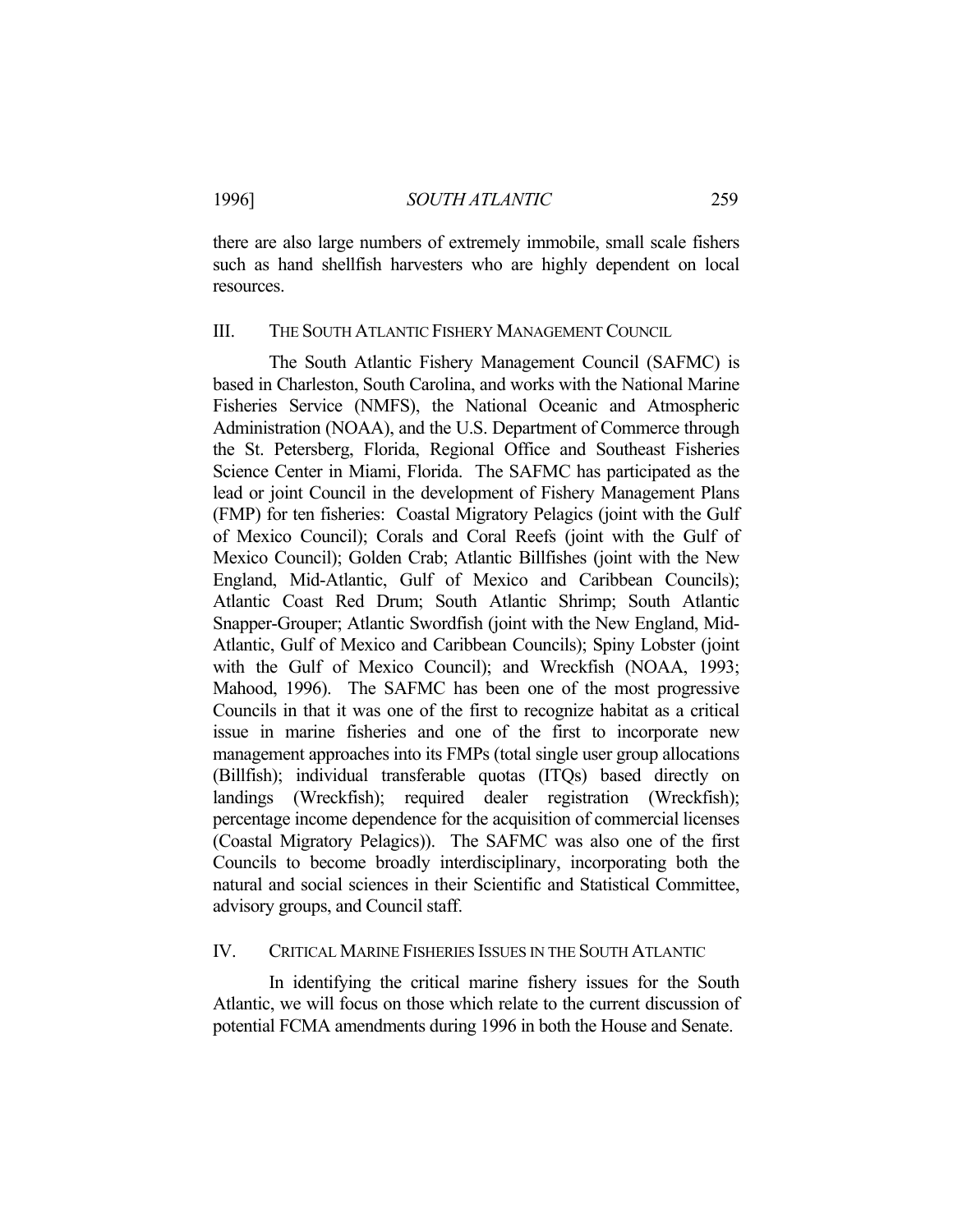## *A. Basic Management Challenges*

## 1. Adequate Science, Data, and Information

 In part because many of the fisheries with which it has to deal are highly migratory in nature, and in part because of the large and physically dispersed number of fish landing and fishery access points in the region, the SAFMC has been critically aware of the weaknesses in fishery data and information. The SAFMC has also been aware of an inability to analyze and synthesize this data to yield meaningful, valid conclusions concerning the desired parameters of management (Maximum and Optimum Yields, Total Allowable Catches, and size limits). In fact, some advisory groups of the SAFMC have suggested that there will never be enough data and information to yield sufficient conclusions in these areas for some fisheries. These groups also suggest that there are management approaches that may not require such data and information (*e.g*., Marine Fishery Reserves; *see* PDT, 1990) which should be considered in place of traditional management measures. There is considerable debate as to whether such approaches require this data and information, but the point is that the SAFMC is critically aware of this question.

## 2. Structuring the Management Process

 The SAFMC has faced a number of fishery issues where constituent and public involvement have been critical, but obtaining current, representative, constructive input to the management process has apparently become difficult. The SAFMC has an advisory structure involving plan development teams, fishery advisory panels, assessment teams, and special ad hoc committees, similar to the other Councils. This advisory structure, however, is sometimes insufficient to obtain the required input or involvement from the requisite constituencies or publics (Maiolo et al., 1992). Included in this category is the problem of overrepresentation, under-representation or undue representation of certain interests in the process, generally referred to under the label "conflict of interest." This point is addressed below.

#### *B. The Bycatch Issue*

 The South Atlantic and Gulf of Mexico Councils are squarely in the middle of the bycatch issue primarily through their responsibilities for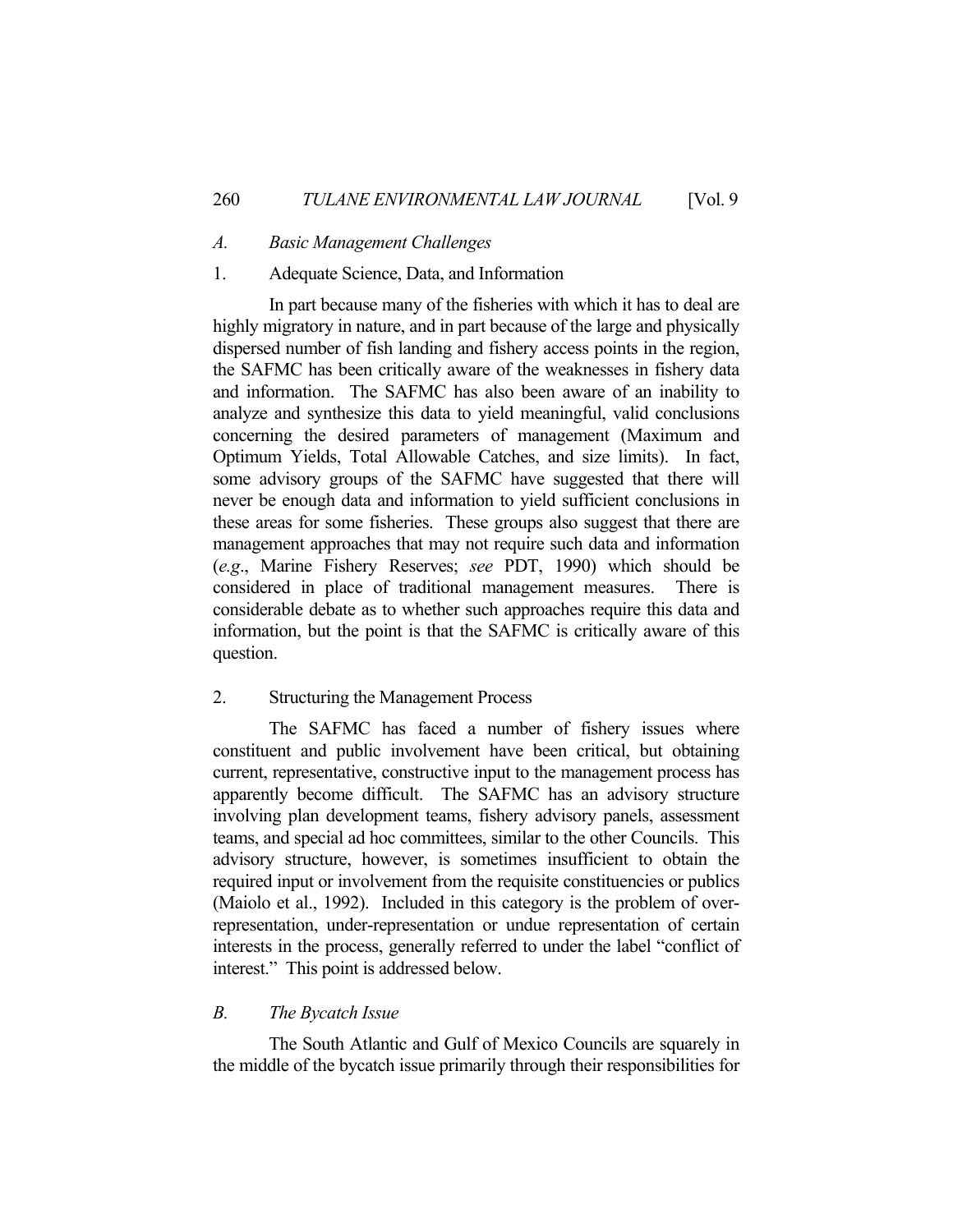the shrimp trawl fishery, which is documented as having a bycatch mortality at least equal in poundage to the shrimp landings themselves. The nature of this issue varies somewhat between the Gulf and South Atlantic regions. However, the basic dimensions of the problem are similar and are inextricably related to the threatened and endangered species issue because of problems in the shrimp trawl fishery and the problem of sea turtles, which is discussed below (NOAA, 1993).

## *C. Threatened and Endangered Species*

 Although various threatened and endangered species are involved in a number of different fisheries in the region, by far the most prominent issue involves threatened and endangered species of sea turtles. The now-prevalent requirement for Trawl Efficiency Devices (so-called TEDs; first coined as "turtle excluder devices") has been an extremely controversial issue, leading to port blockades, citizen demonstrations, and direct congressional action. It is notable that the regulatory requirement for TEDs was issued directly by NMFS, not through the Councils (NOAA, 1993).

## *D. Habitat and Water Quality*

 As with all of the other Councils, the lack of authority for fishery management agencies over habitat and water quality has been a principal issue for the SAFMC. This issue has been particularly important for the SAFMC because of the high proportion of estuarine-dependent marine fish species in the region and the high susceptibility of estuarine areas to degradation from both water-based and land-based human behaviors (APES, 1995). Although the SAFMC can, and has, implemented regulations on fisher behavior when such behavior may be detrimental to fishery habitat (*e.g*., the SAFMC ban on bottom trawling in the snappergrouper fishery (SAFMC, 1983), there exists no direct authority over other human behaviors which affect habitat or water quality. Since most of these other behaviors occur on land or in state waters, this is also a dimension of the basic federalism discussion between the states and the federal government.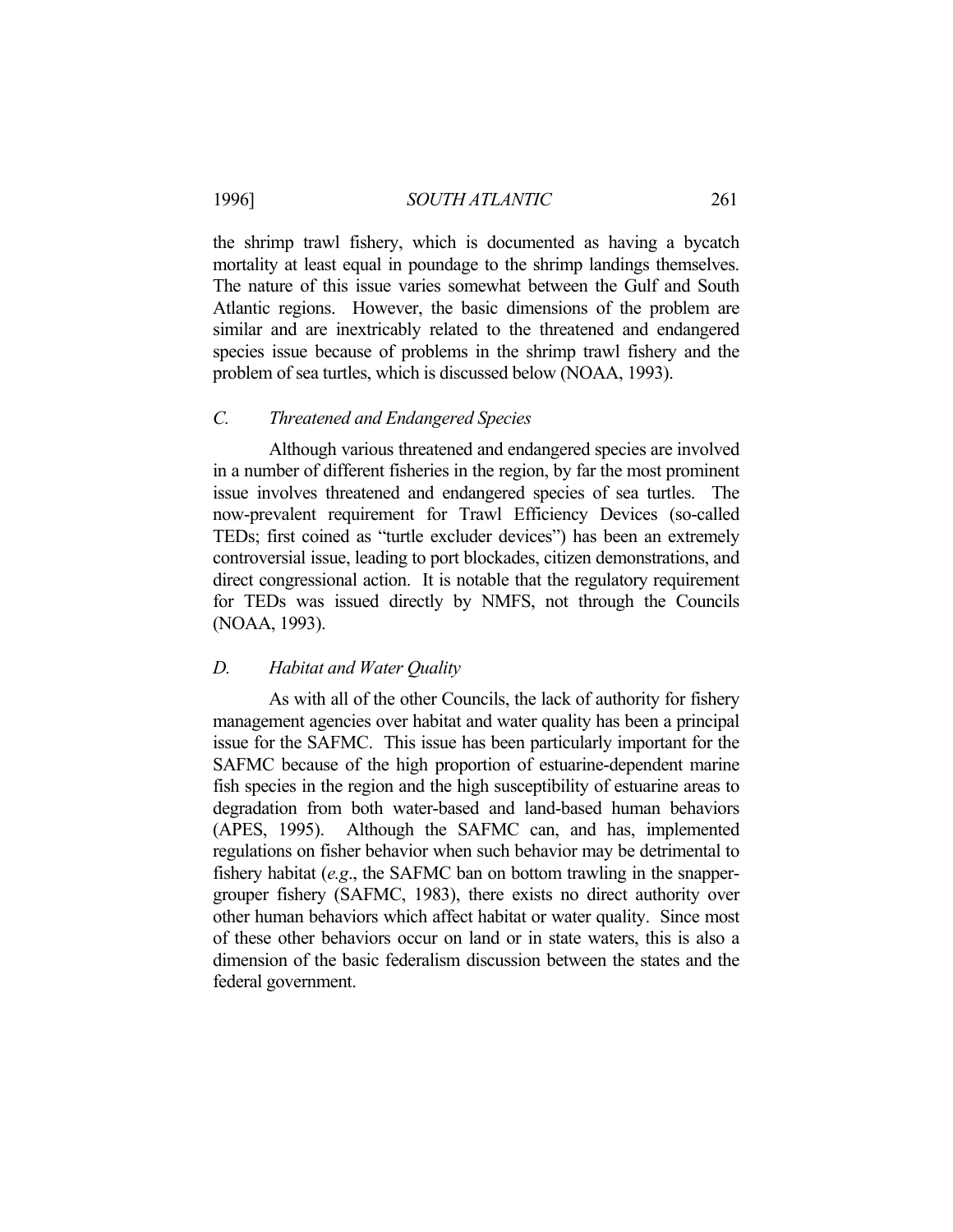## *E. Public Trust Issues*

## 1. Controlled Access

 Controlled access, or limited entry, is a relatively new and controversial subject in marine fisheries in the United States (CMC, 1993). One of the SAFMC's current FMPs (Wreckfish) relies on Individual Transferable Quotas (ITQs), a controlled access management system, as a central feature of its management approach. Another FMP (Golden Crab) was designed to convert to an ITQ-type system in the near future, and two other fisheries (snowy grouper and golden tilefish) are currently being considered for controlled access systems. The SAFMC was an early innovator with the subject of controlled access and limited entry, and there is a great deal of concern over proposed FCMA amendments in this area.

#### 2. Cost Recovery and Economic Rent

 As with all other Councils, NMFS/NOAA policy, and its management structure in general, there have never been enough resources to fully address the scientific and management needs of FCMA implementation to the full letter of that legislation. A significant issue in this discussion is the inability of the Councils and NMFS/NOAA to recover more than a narrowly defined "administrative fee" from users of the fishery resource. True administrative cost recovery and any discussion of recovery of "economic rents" from private, for-profit use of public trust fishery resources has not been possible under the current FCMA structure and current administrative policy interpretation.

## *F. Policy and Management Structure*

 The Atlantic Coastal Fisheries Cooperative Management Act (ACFCMA) was passed in 1993. Under this Act the Atlantic States Marine Fisheries Commission (ASMFC), an interstate and state-federal compact among all of the Atlantic coast states from Maine to Florida (and one of three such Commissions in the U.S., the other two being the Pacific States Marine Fisheries Commission and the Gulf States Marine Fisheries Commission, neither of which have the authority and responsibility described here) was given partial authority for the management of all interstate fishery resources from the headwaters of the coastal states to the 200-mile Exclusive Economic Zone jurisdiction. The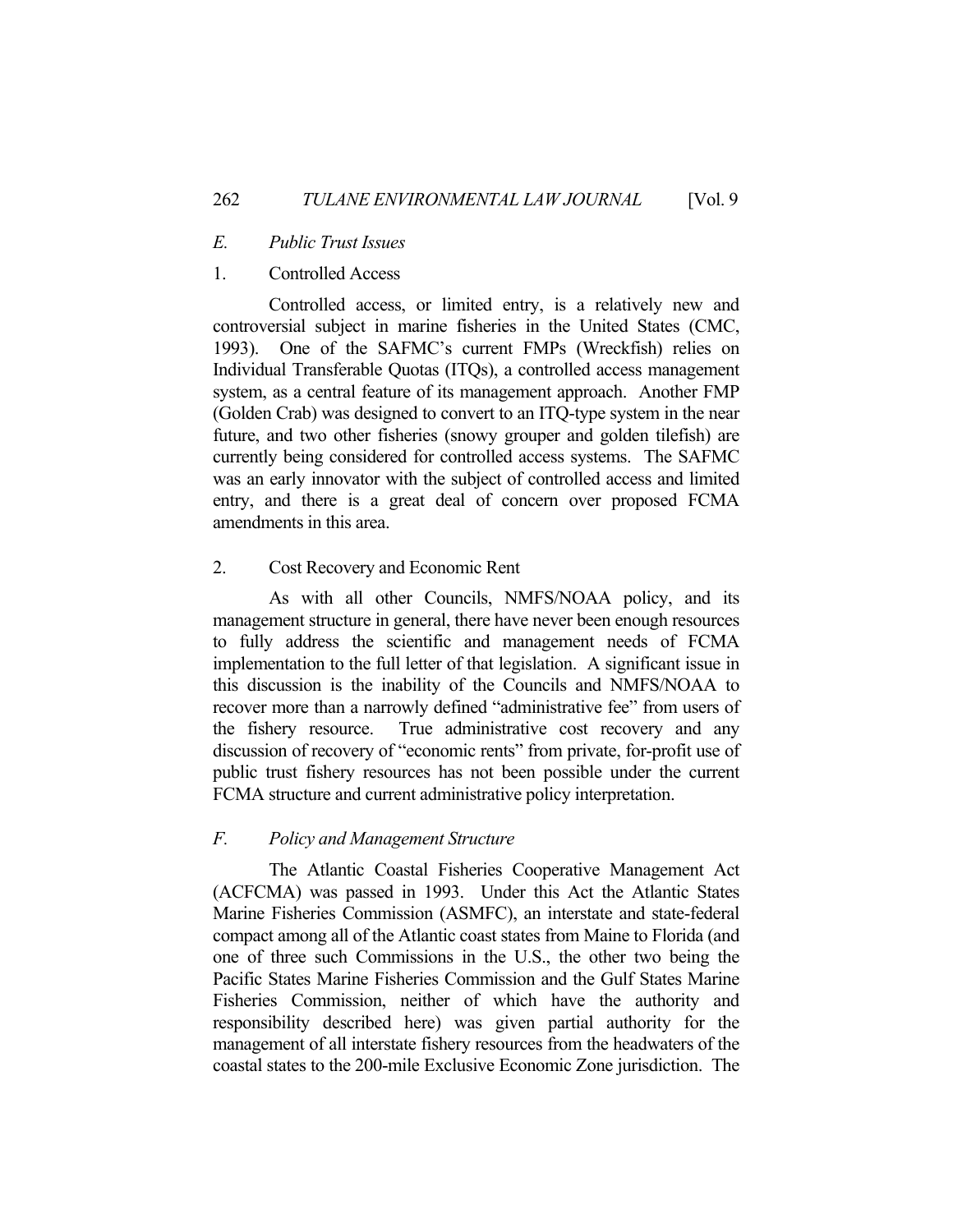#### 1996] *SOUTH ATLANTIC* 263

ASMFC is thus charged with developing management plans for all interstate fisheries except those which have approved Council FMPs under the FCMA. If the ASMFC finds that any state is out of compliance with their plans, they may recommend action to the Secretary of Commerce who, along with the Secretary of Interior, may declare moratoria for the subject fisheries in the out-of-compliance states.

 As desirable as it might have been for specific fishery management purposes (the principle of this ACFCMA was originally embodied in the "Stripped Bass Act" of 1986, which gave the ASMFC similar authority, but only over stripped bass), the result of this ACFCMA is a somewhat Byzantine policy and management structure wherein the states have principal control over inland fisheries and coastal waters within three miles. The ASMFC has theoretical authority over all interstate fishery resources from the headwaters to 200 miles offshore, and the Councils/NMFS/NOAA have authority over fisheries which occur "predominately" from three to 200 miles offshore with specific preemption authority over state management in certain circumstances. This situation of overlapping jurisdictions, authorities, and responsibilities creates a significant potential for conflict, competition, and inefficiency in the marine fisheries policy, management structure, and process for the Atlantic coast as a whole, and for the SAFMC in particular.

#### V. THE CURRENT FCMA REAUTHORIZATION DISCUSSION

 Currently proposed amendments to the FCMA that have the potential to affect the South Atlantic region fall into several categories. These categories will be addressed with respect to their importance for the South Atlantic region.

## *A. Habitat and Bycatch*

 We lump habitat and bycatch together because the form of the proposed changes in the FCMA with respect to these two subjects is similar. They both encourage the Councils to address habitat and bycatch issues, without recommending specific actions or standards and without giving the Council or NMFS/NOAA new authority in this area. Since the SAFMC has already taken specific action with respect to habitat and bycatch, the proposed amendments will not have substantial impact except to further legitimate steps already taken by the SAFMC. There is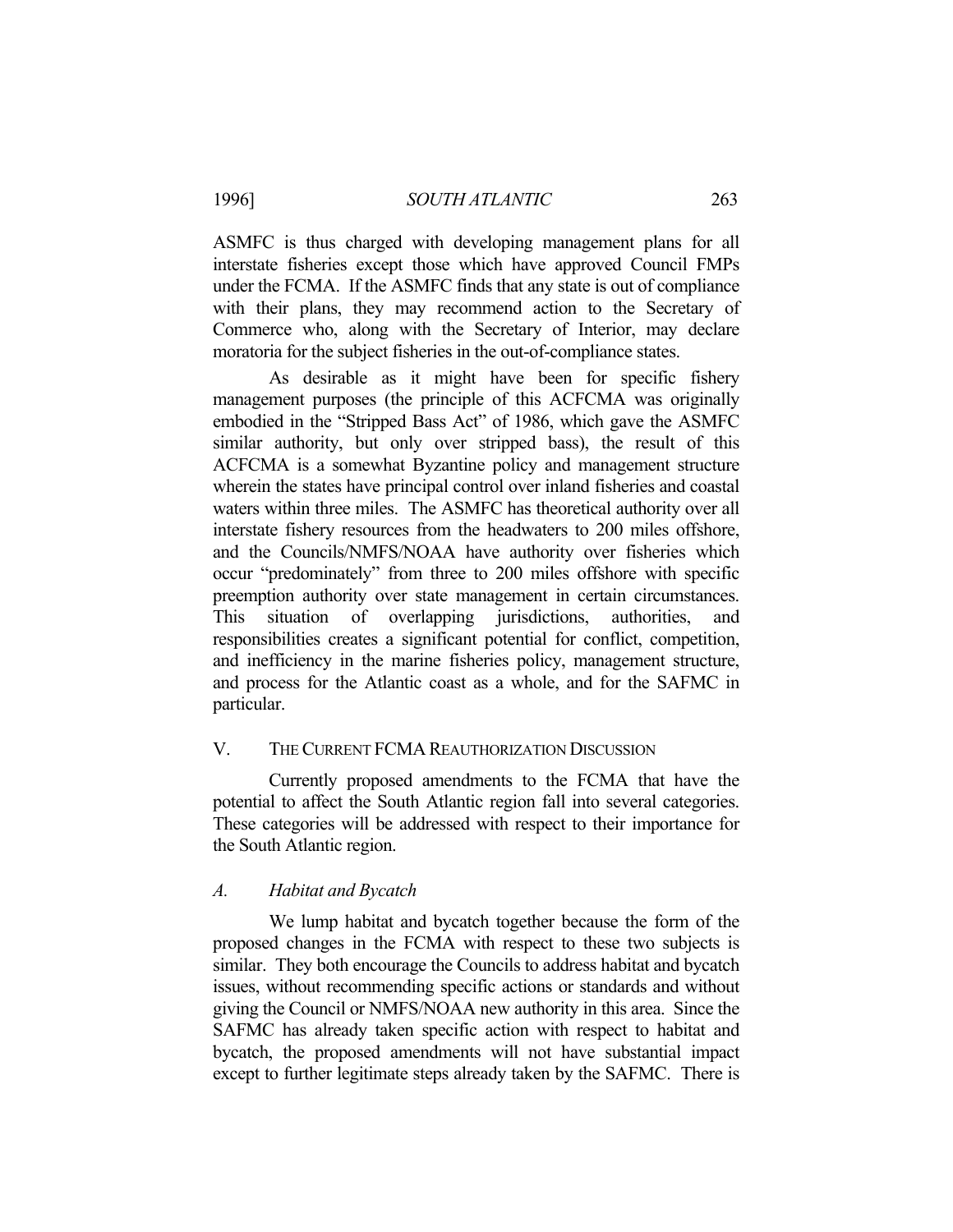some concern that proposed amendments may actually inhibit current SAFMC efforts to reduce bycatch in the South Atlantic shrimp fishery (Pautzke, 1995).

## *B. Council Structure*

 It is proposed that North Carolina, which under the current FCMA sits only on the SAFMC, be given a seat on the Mid-Atlantic Council (MAFMC). Besides some marginal shift in the influence of North Carolina and the SAFMC on the MAFMC and the Atlantic coast Council system, this proposal would reflect the same principles of shared fishery responsibility inherent in relationships such as the current dual Council members of Florida in the Southeast and Washington in the Northwest. The proposal is supported by both the SAFMC and the Council Chairmen (Waugh, 1995; Pautzke, 1995).

## *C. Broadened Council Member Definition*

 Expanded definitional requirements have been proposed for Council membership. One example is to require further specification of "marine conservation advocacy" in the FCMA language. Since the SAFMC has generally had a diverse and progressive membership in the past, this change should not affect Council membership significantly, although it may actually restrict the ability of the state governors and NMFS/NOAA to nominate and select a diversity of Council members (Pautzke, 1995).

## *D. Conflict of Interest*

 The proposed conflict of interest provisions are of concern because of their procedural requirements, not because of their substantive provisions. If the changes require that the NOAA Office of General Counsel make specific decisions during the Council meetings concerning conflict of interest questions, the Council decision-making process would be dependent on the ability of the General Counsel representatives at each Council meeting to make timely, specific decisions under somewhat vague guidelines (Shipman, 1995).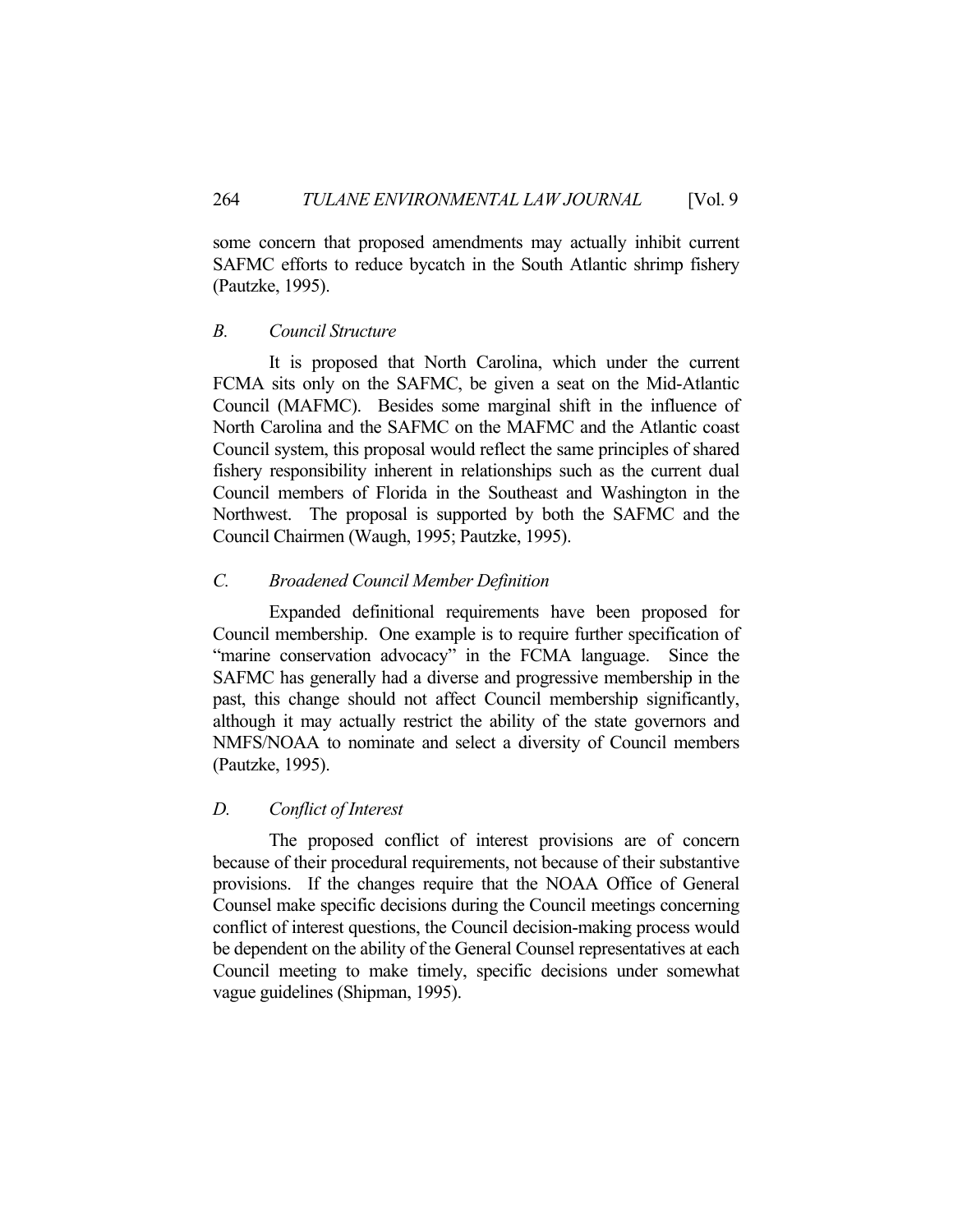## 1996] *SOUTH ATLANTIC* 265

#### *E. Limited Entry and Controlled Access Systems*

 The current proposed changes in the ability of the Councils to consider, implement, or amend limited entry, particularly in ITQ systems, would severely restrict the ability of the SAFMC and other Councils to develop new appropriate management systems and to implement currently-approved systems. These changes would affect the SAFMC's Wreckfish FMPs that are currently in place, the newly-approved Golden Crab FMP for which controlled access was envisioned for consideration, and the snowy grouper and golden tilefish fisheries, for which access limitations are under discussion (Waugh, 1995).

## *F. Optimum Yield*

 The proposed changes in the definition of optimum yield, including references to dependent local fleets and communities, would not substantially affect the SAFMC FMPs. None of their FMPs currently employ those fleet and community concepts. The factors involved in the definitional changes could be applied to management even under the current FCMA language.

## VI. SUMMARY AND CONCLUSION

 The currently proposed changes to the FCMA which would most significantly affect the SAFMC are those changes associated with controlled access and with the administrative aspects of the conflict of interest provisions. Perhaps more important for the SAFMC are those subjects which are not currently proposed for amendment in 1996. These subjects include administrative cost recovery and economic rent, the overall structure of marine fisheries management and policy on the Atlantic coast, the availability of adequate scientific data and information, and the structure of the constituent and public involvement in the management process. From this author's point of view, the current amendments are being driven as much by concerns from particular regions (Alaska—limited entry, ITQs, and CDQs) and current fluctuations in national politics (partisan shifts; downsizing) as they are by a careful, broad perspective on the overall challenges of marine fisheries policy in the United States. Perhaps a broader, more objective perspective will develop in subsequent FCMA reauthorizations.